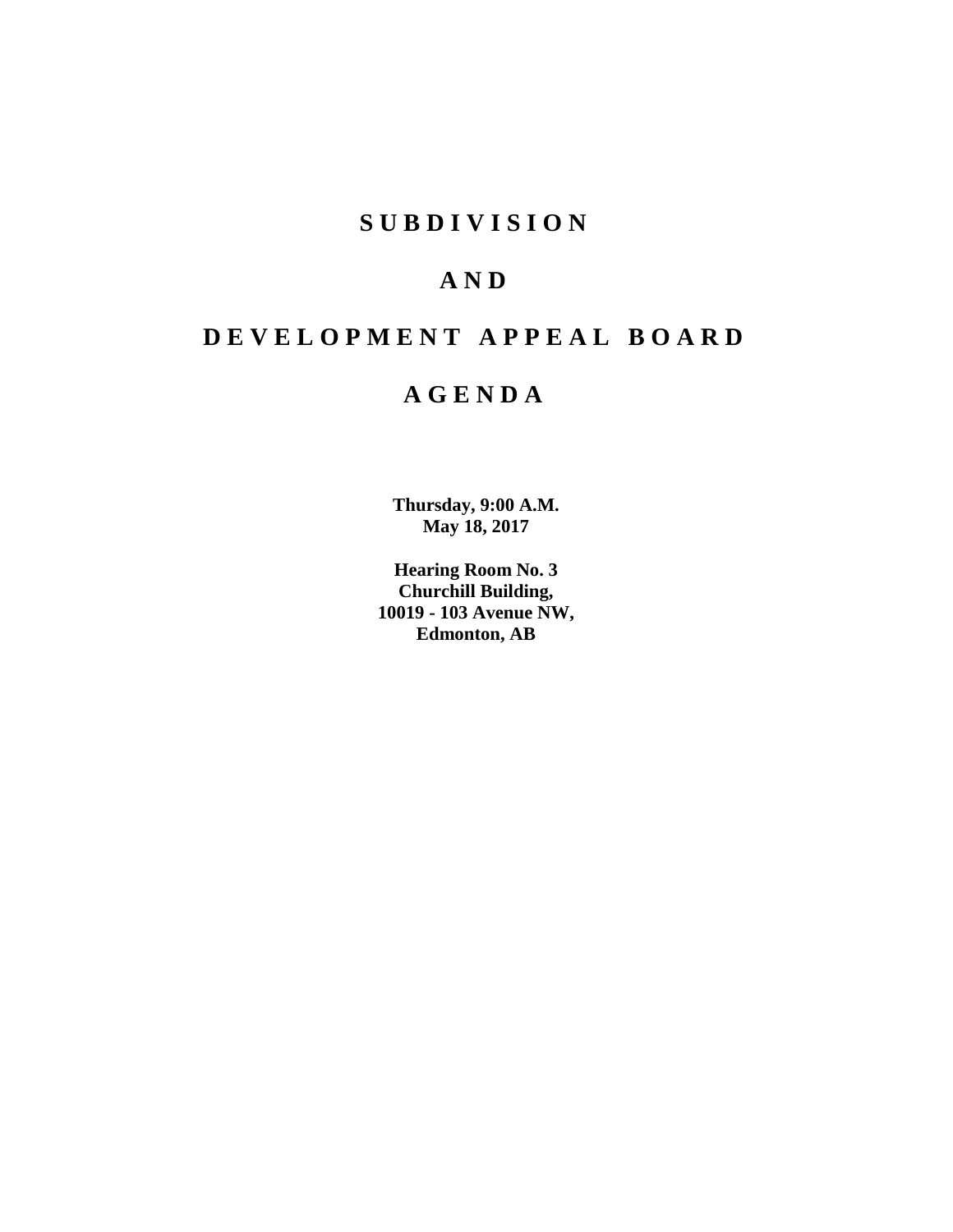# **SUBDIVISION AND DEVELOPMENT APPEAL BOARD HEARING ROOM NO. 3**

| 9:00 A.M.    | $SDAB-D-17-089$ | Convert a Single Detached House to a Lodging<br>House (maximum of 4 Sleeping Units;<br>maximum of 6 residents) |
|--------------|-----------------|----------------------------------------------------------------------------------------------------------------|
|              |                 | 10925 - 81 Avenue NW<br>Project No.: 228214332-002                                                             |
| <i>NOTE:</i> |                 | Unless otherwise stated, all references to "Section numbers" refer to                                          |

*the authority under the Edmonton Zoning Bylaw 12800.*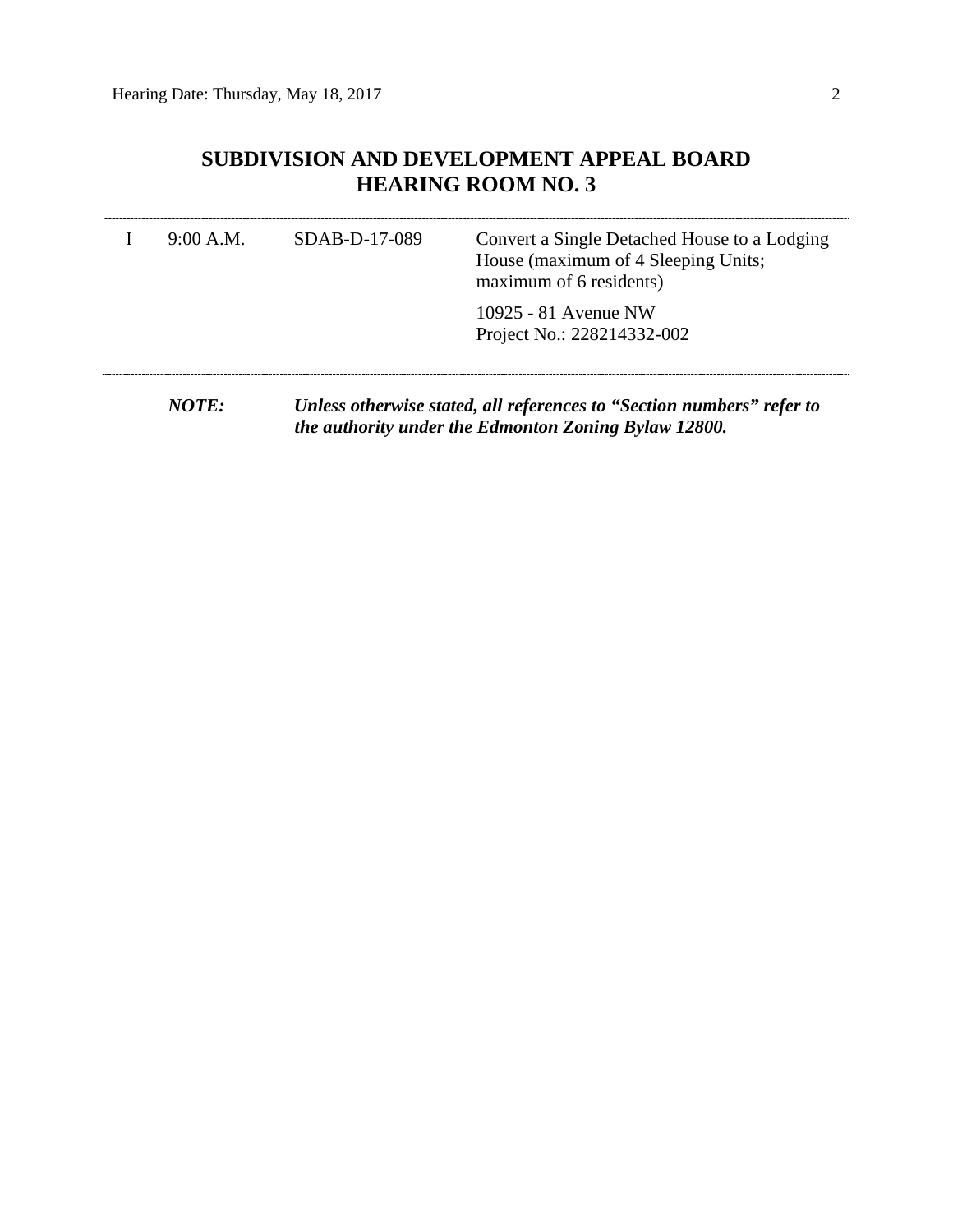#### ITEM I: 9:00 A.M. FILE: SDAB-D-17-089

# AN APPEAL FROM THE DECISION OF THE DEVELOPMENT OFFICER BY AN ADJACENT PROPERTY OWNER

APPELLANT 1:

APPELLANT 2

APPLICATION NO.: 228214332-002

APPLICATION TO: Convert a Single Detached House to a

DECISION OF THE DEVELOPMENT AUTHORITY: Approved with Notices

DECISION DATE: April 5, 2017

DATE OF APPEAL (APPELLANT 1): April 24, 2017

DATE OF APPEAL (APPELLANT 2): April 25, 2017

RESPONDENT:

MUNICIPAL DESCRIPTION OF SUBJECT PROPERTY: 10925 - 81 Avenue NW

LEGAL DESCRIPTION: Plan I23 Blk 141 Lot 29

NOTIFICATION PERIOD: Apr 11, 2017 through Apr 25, 2017 (Reference page 2 of 3 from permit)

Lodging House (maximum of 4 Sleeping

Units; maximum of 6 residents)

ZONE: RF3 Small Scale Infill Development Zone

OVERLAY: Mature Neighbourhood Overlay

STATUTORY PLAN: Garneau Area Redevelopment Plan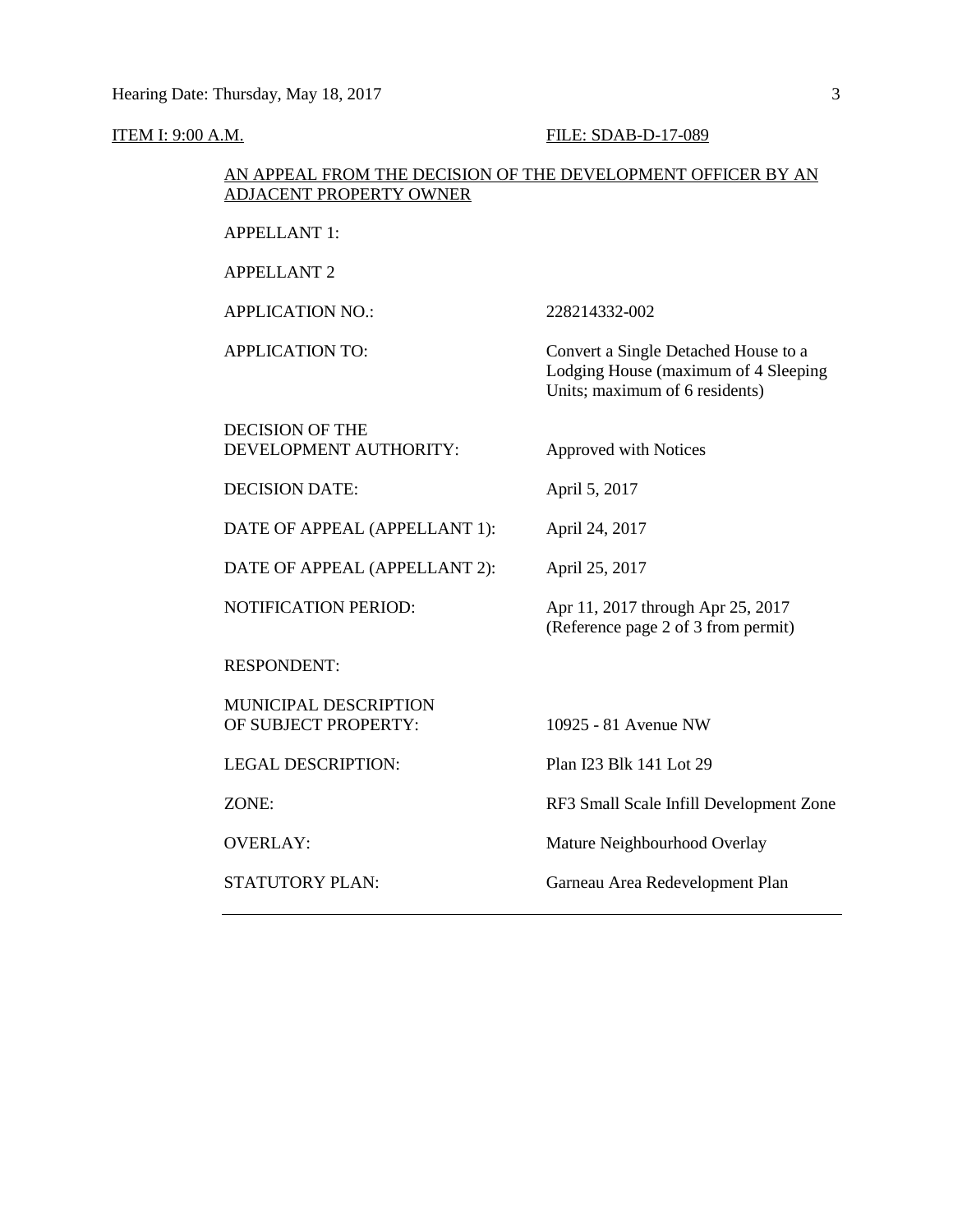### *Grounds for Appeal*

The Appellants provided the following reasons for appealing the decision of the Development Authority:

## **Kathy Bruce-Kavanagh (Appellant 1):**

- 1. The location of this house is part of the Garneau Area Redevelopment Plan Sub-area 1 and the development permit does not conform to Policy G.1 and Policy Number 1.2 of GARP - Land Use – Residential – that Council encourages the development of family oriented housing in RF3 Zones
- 2. Site Area –The variance provided by the Development Office reduces the site area requirement for lodging house by 50% and is excessive. The spirit and intent of variances is to make minor adjustments in zoning, not fundamentally change the regulations for the Zoning Bylaw. This variance will fundamentally change the regulations for Lodging Houses.

## **Zoning bylaw Section 140.4**.*25 states* **for Lodging Houses, the following regulations shall apply:**

- *a) no more than four Sleeping Units may be developed, whether or not in combination with a Dwelling;*
- *b) the minimum Site area shall be 360 m2 in all cases and the Site shall be comprised of the aggregate of 200 m2 for each Sleeping Unit, or for each of the Dwelling and each Sleeping Unit when they are in combination; and*
- *c) the Development Officer shall exercise discretion with respect to the number of Sleeping Units developed, having regard to the character and density of existing Residential Uses*

Section 140.4.25 c clearly states that the Development Officer's discretion is with respect to the number of sleeping Units not the Site Area and in addition, this discretion should be exercised with respect to the existing residential uses, i.e. family oriented housing.

#### **Background**

- Fall of 2015 Construction was ongoing at this address. Neighbours asked the contractor about a development permit for the work.
- February 2016 Mr. Ken Chen applied for a Minor Development Permit Ref: 187083319-001 to construct interior alteration to an existing Single Detached House, Basement development (not to be used as an additional Dwelling.
- Mr. Chen proceeded to build 10 ensuite bedrooms and put the house up for sale.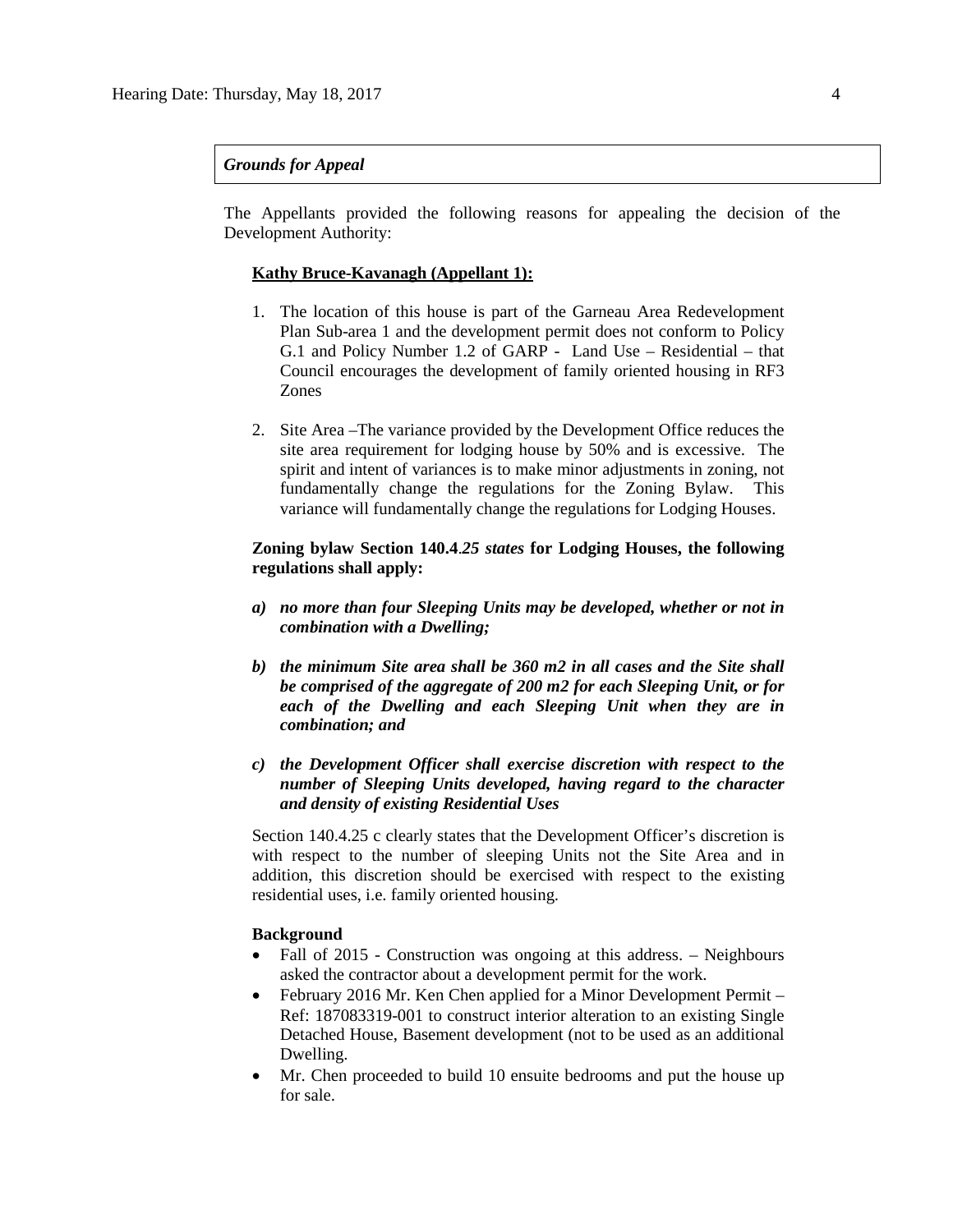- An open house participant noted that some of the 10 bedrooms did not have windows or the windows were not up to code, no sprinkler systems or the required egress in case of fire.
- Current owners advertised the 10 bedrooms on an Internet Room Rental site (attached).
- The house was occupied by 10 renters.
- In  $2016/2017$  a complaint was filed with the City of Edmonton this house was zoned as a single-family dwelling – RF3
- This resulted in the current owners applying for the current permit.

# **I request that the Sub Division Appeal Board support the Appeal for the following reasons**

- **1. The Development does not conform to Sub-area 1 of the Garneau Area Redevelopment Plan regarding family oriented housing – RF3 Schedule Q.**
- **2. The Development Officer does not have discretion with respect to the size of the Site Area and did not follow the regulations with respect to the existing residential character.**
- **3. The electrical and plumbing renovations of this house have not been inspected or approved and may be detrimental to the safety of any occupant.**

# **Mary Jane Dawson (Appellant No. 2):**

We want the zoning for this building to remain as a single family dwelling instead of a lodging house because:

- The location of this house is part of the Garneau Area Redevelopment Plan Sub-area 1 and the development permit does not conform to Policy G.1 and Policy Number 1.2 of GARP - Land Use — Residential — that Council encourages the development of family oriented housing in RF3 Zones rather than lodging houses.
- The interior renovation done by previous owner was authorized by a minor development permit (Reference ID # Job No 187083319-001) which was obtained by the owner only after we complained to the owner about the lack of a permit and substantial completion of the renovation had already occurred. The permit authorized development only to "construct interior alteration to an existing single detached house, basement development (NOT to be used as an additional dwelling)". The renovation done resulted however in increasing the home to 10 ensuite bedrooms  $(3 - 2<sup>nd</sup>$  floor, 3- main floor and 4 in basement along with a basement kitchenette) **clearly not in compliance with the original permit**.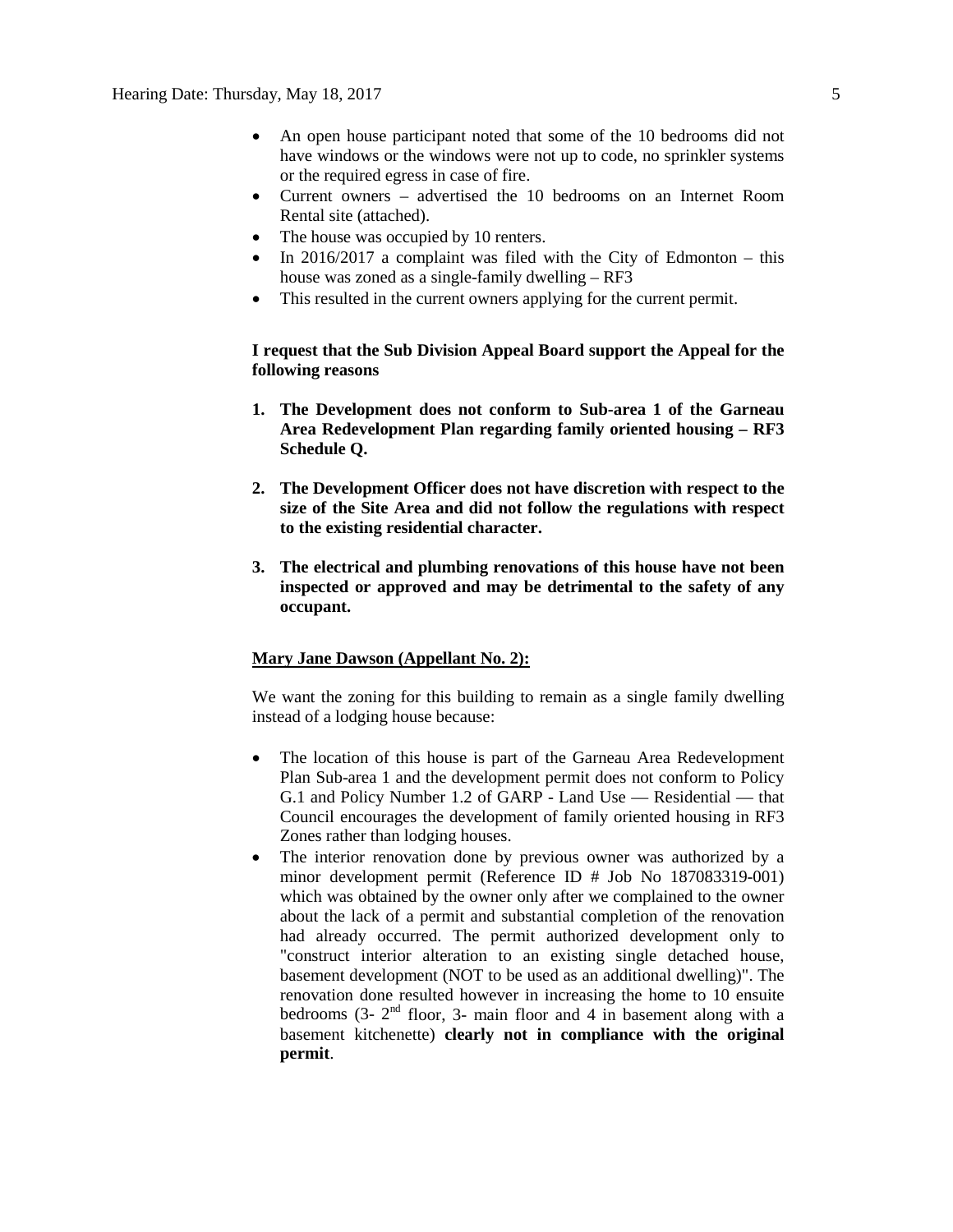- The current owner has rented out the houses as a lodging house with 10 bedrooms and only applied to have the zoning changed after a complaint was made.
- The current configuration is not in compliance with the RF3 discretionary lodging house use of 4 sleeping units. Unless significant renovation was done to remove the surplus ensuites, it is more likely that the new permit limiting to rental of 4 sleeping spaces will not be met and constant enforcement action by the City will be required.
- **The zoning bylaw does not provide authority for the development officer to vary the site area as proposed by the new development permit.**

Zoning bylaw Section 140.4.25 *states* for Lodging Houses, the following regulations shall apply:

- *a) no more than four Sleeping Units may be developed, whether or not in combination with a Dwelling;*
- *b) the minimum Site area shall be 360 m2 in all cases and the Site shall be comprised of the aggregate of 200 m2 for each Sleeping Unit, or for each of the Dwelling and each Sleeping Unit when they are in combination; and*
- *c) the Development Officer shall exercise discretion with respect to the number of Sleeping Units developed, having regard to the character and density of existing Residential Uses*

Section 140.4.25 c clearly states that the Development Officer's discretion is with respect to the number of sleeping Units not the Site Area and in addition, this discretion should be exercised with respect to the existing residential uses, i.e. family oriented housing.

- The site area variance provided by the Development Office reduces the site area requirement for lodging house is excessive. The proposed variance would reduce the required site area from 800m2 to 404m2. The spirit and intent of variances is to make minor adjustments in zoning. This variance will fundamentally change the regulations for Lodging Houses. The site area requirement is provided for a reason in the bylaw. If this variance is allowed, it will become a precedent for other properties in Garneau. This will lead to a fundamental decrease in the quality of life because of the increased density. We have already noticed that with this development and other developments going on the ability for street parking during restricted hours is greatly reduced.
- Given the issues with the original development permit we also have significant doubts that inspections were done to ensure that the property complies fully with building and fire codes for lodging houses ie) window well dimensions, carbon monoxide detectors.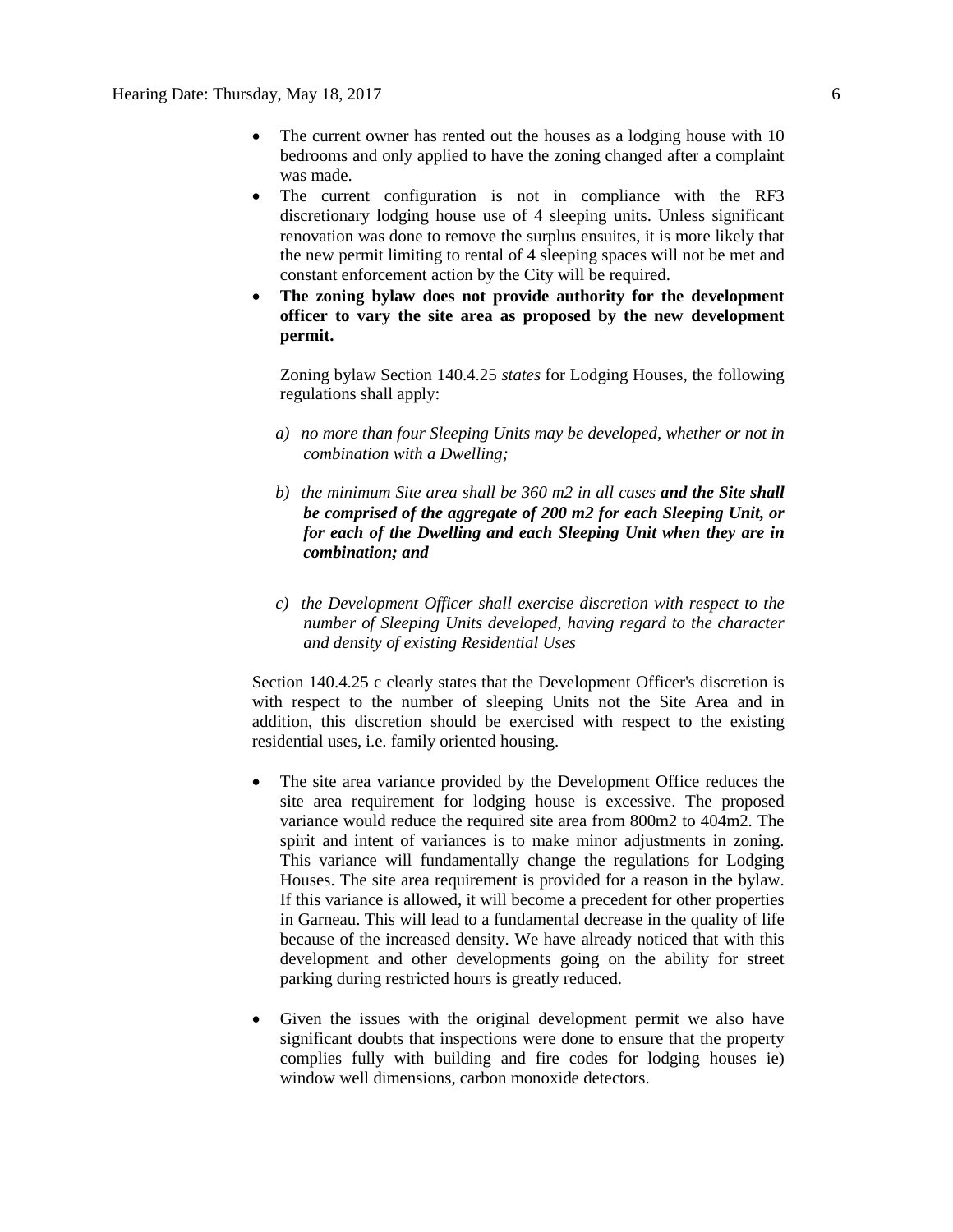#### *General Matters*

#### **Appeal Information:**

The *Municipal Government Act*, RSA 2000, c M-26 states the following:

### **Grounds for Appeal**

**685(1)** If a development authority

- (a) fails or refuses to issue a development permit to a person,
- (b) issues a development permit subject to conditions, or
- (c) issues an order under section 645,

the person applying for the permit or affected by the order under section 645 may appeal to the subdivision and development appeal board.

**685(2)** In addition to an applicant under subsection (1), any person affected by an order, decision or development permit made or issued by a development authority may appeal to the subdivision and development appeal board.

#### **Appeals**

…

- **686(1)** A development appeal to a subdivision and development appeal board is commenced by filing a notice of the appeal, containing reasons, with the board within 14 days,
- (b) in the case of an appeal made by a person referred to in section 685(2), after the date on which the notice of the issuance of the permit was given *in accordance with the land use bylaw*. [emphasis added]

The *Edmonton Zoning Bylaw 12800* provides as follows:

# **20. Notification of Issuance of Development Permits**

### **20.2 Class B Development**

1. Within seven days of the issuance of a Development Permit for a Class B Discretionary Development, the Development Officer shall dispatch a written notice by ordinary mail to all relevant parties listed below that are wholly or partially within 60.0 m of the boundaries of the Site which is the subject of the Development Permit: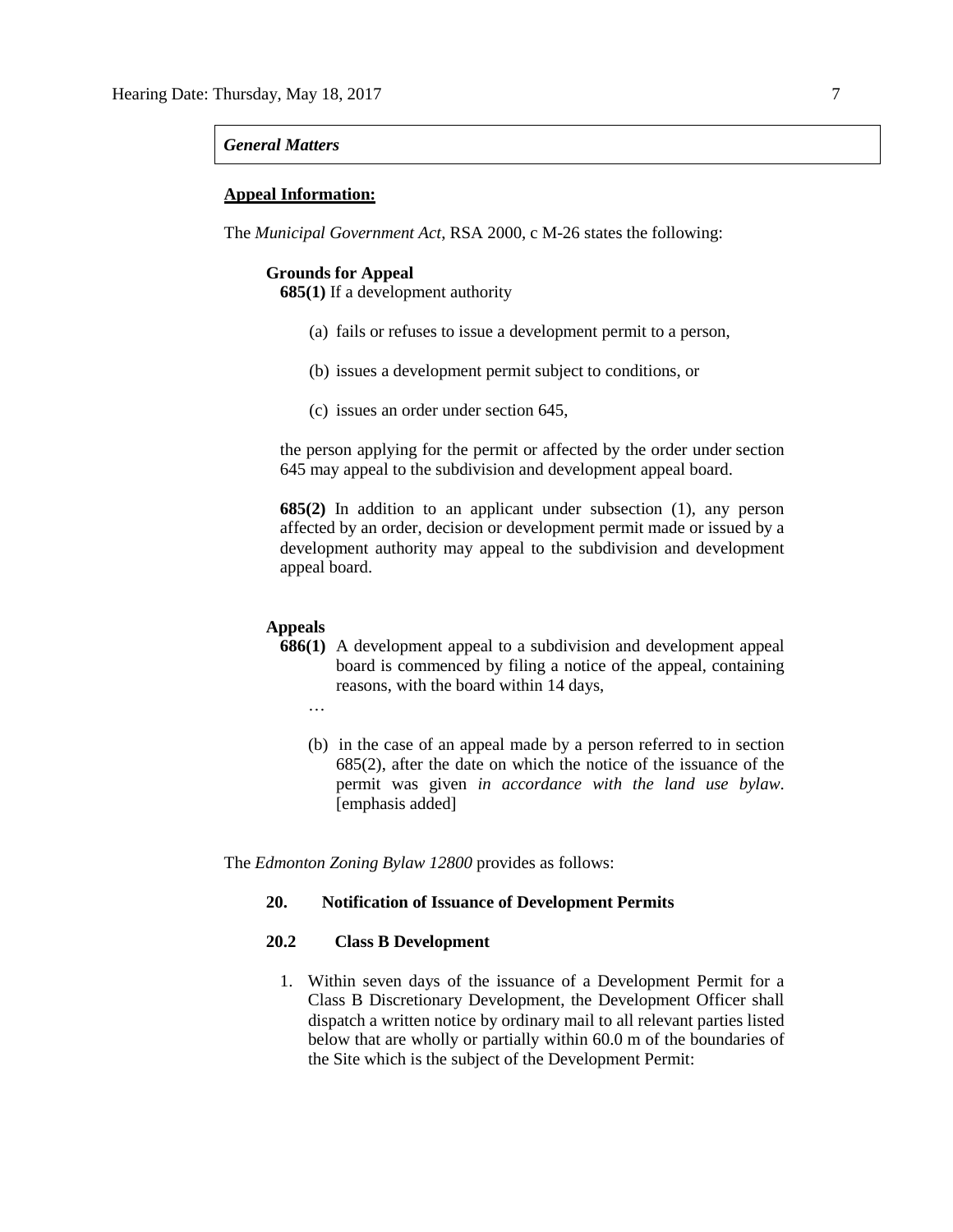- a. each assessed owner of the Site or a part of the Site of the development;
- b. each assessed owner of land;
- c. the President of each Community League; and
- d. the President of each Business Revitalization Zone.
- 2. The notice shall describe the development and state the decision of the Development Officer, and the right of appeal therefrom.
- 3. Within 10 days of the issuance of a Development Permit for Class B Discretionary Development, the Development Officer shall cause to be published in a daily newspaper circulating within the City, a notice describing the development and stating their decision, and the right to appeal therefrom.
- 4. Where, in the opinion of the Development Officer, a proposed development is likely to affect other owners of land beyond 60.0 m, the Development Officer shall notify owners of land at such additional distance and direction from the Site as, in the opinion of the Development Officer, may experience any impact attributable to the development.

The decision of the Development Officer is dated April 5, 2017. Notice of the development was published in the Edmonton Journal on April 11, 2017. The Notice of Appeal was filed by Appellant 1 on April 24, 2017, and by Appellant 2 on April 25, 2017.

#### **Determining an Appeal**

The *Municipal Government Act* states the following:

### **Hearing and decision**

**687(3)** In determining an appeal, the subdivision and development appeal board

…

- (a.1) must comply with the land use policies and statutory plans and, subject to clause (d), the land use bylaw in effect;
- …
- (c) may confirm, revoke or vary the order, decision or development permit or any condition attached to any of them or make or substitute an order, decision or permit of its own;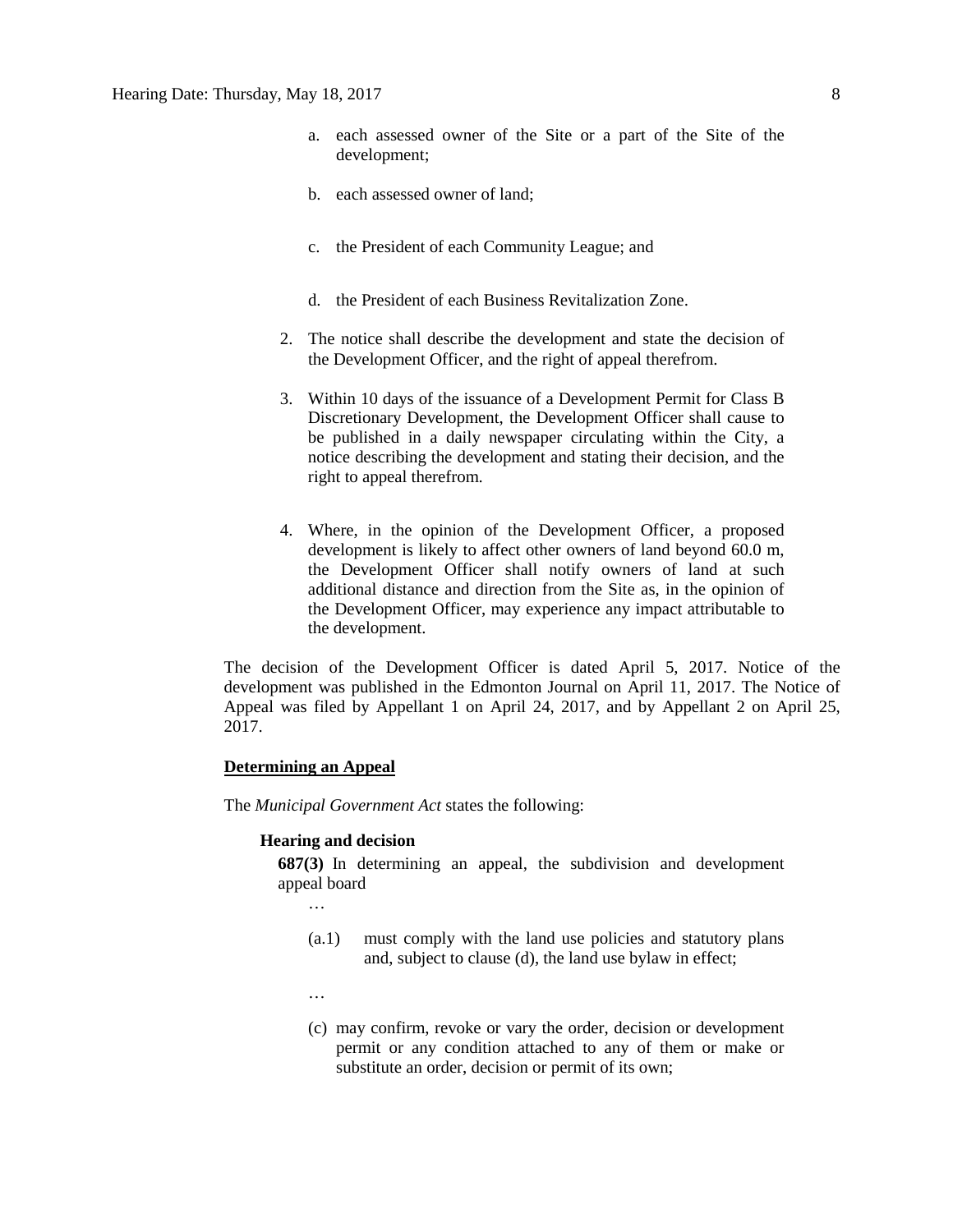- (d) may make an order or decision or issue or confirm the issue of a development permit even though the proposed development does not comply with the land use bylaw if, in its opinion,
	- (i) the proposed development would not
		- (A) unduly interfere with the amenities of the neighbourhood, or
		- (B) materially interfere with or affect the use, enjoyment or value of neighbouring parcels of land,

and

(ii) the proposed development conforms with the use prescribed for that land or building in the land use bylaw.

### **General Provisions from the** *Edmonton Zoning Bylaw:*

Section 140.1 states that the **General Purpose** of the **RF3 Small Scale Infill Development Zone** is:

… to provide for Single Detached Housing and Semi-detached Housing while allowing small-scale conversion and infill redevelopment to buildings containing up to four Dwellings, and including Secondary Suites under certain conditions.

Under Section 140.3(1), **Lodging Houses are** a **Discretionary Use** in the RF3 Small Scale Infill Development Zone.

Section 7.3(6) states:

**Lodging Houses** means a building or part of building, used for Congregate Living, containing Sleeping Units and four or more persons, and where there is no provision of on-site care, treatment or professional services of a physical or mental health nature. This Use does not include Extended Medical Treatment Services, Detention and Correction Facilities, Fraternity and Sorority Housing, Group Homes, and Limited Group Homes.

Section 814.1 states that the **General Purpose** of the **Mature Neighbourhood Overlay** is:

…to ensure that new low density development in Edmonton's mature residential neighbourhoods is sensitive in scale to existing development, maintains the traditional character and pedestrian-friendly design of the streetscape, ensures privacy and sunlight penetration on adjacent properties and provides opportunity for discussion between applicants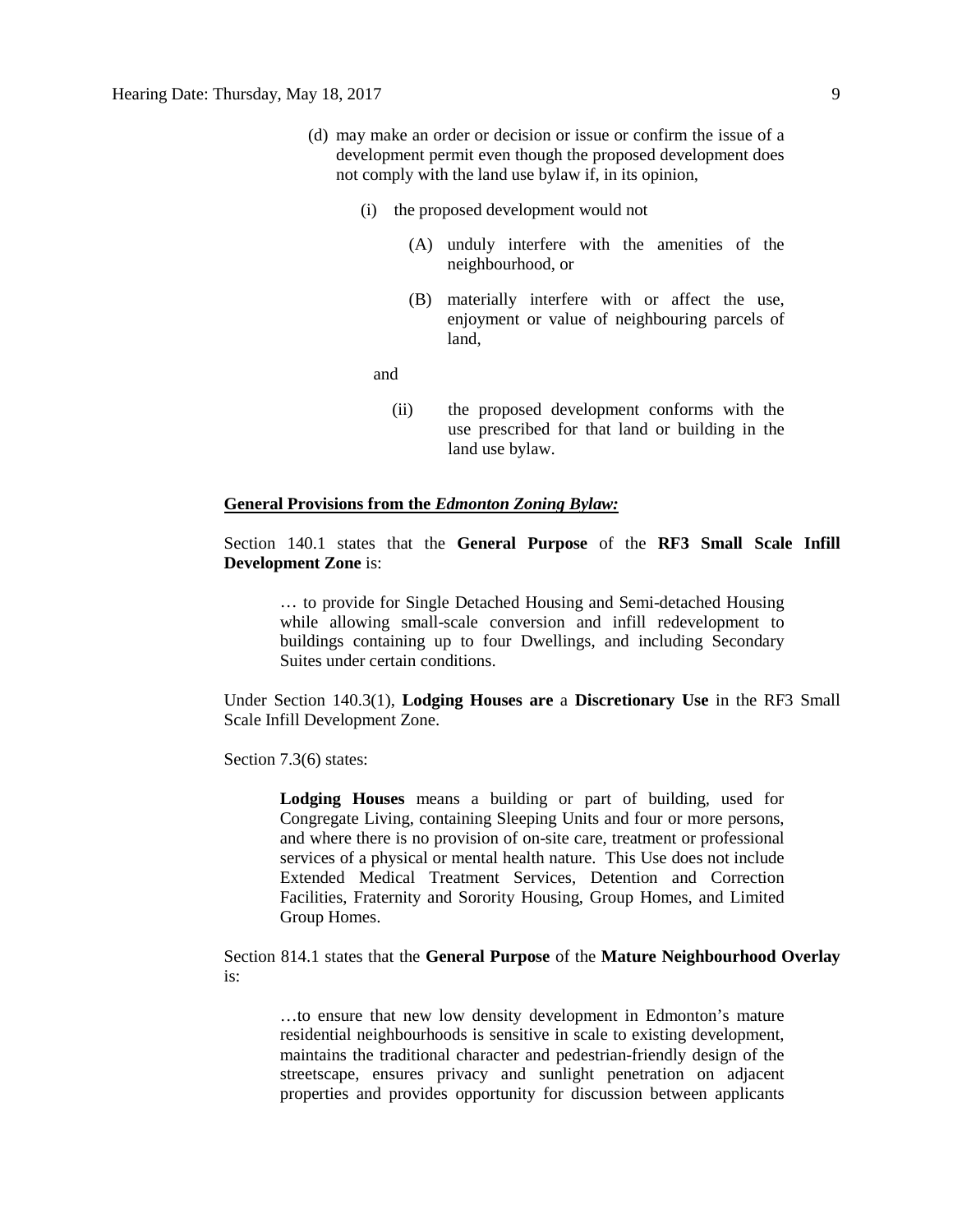and neighbouring affected parties when a development proposes to vary the Overlay regulations.

#### *Site Area*

The Development Officer noted that Lodging Houses are a Discretionary Use in the RF3 Small Scale Infill Development Zone.

Section 140.4(25) states:

- 25. For Lodging Houses, the following regulations shall apply:
	- a. no more than four Sleeping Units may be developed, whether or not in combination with a Dwelling;
	- b. the minimum Site area shall be  $360 \text{ m}^2$  in all cases and the Site area shall be comprised of the aggregate of  $200 \text{ m}^2$  for each Sleeping Unit, or for each of the Dwelling and each Sleeping Unit when they are in combination; and
	- c. the Development Officer shall exercise discretion with respect to the number of Sleeping Units developed, having regard to the character and density of existing Residential Uses.

### **Development Officer's Determination**

Site Area - The area of the site is  $404m^2$  instead of  $800m^2$  (Section 140.4.25.b).

# Notice to Applicant/Appellant

Provincial legislation requires that the Subdivision and Development Appeal Board issue its official decision in writing within fifteen days of the conclusion of the hearing. Bylaw No. 11136 requires that a verbal announcement of the Board's decision shall be made at the conclusion of the hearing of an appeal, but the verbal decision is not final nor binding on the Board until the decision has been given in writing in accordance with the *Municipal Government Act.*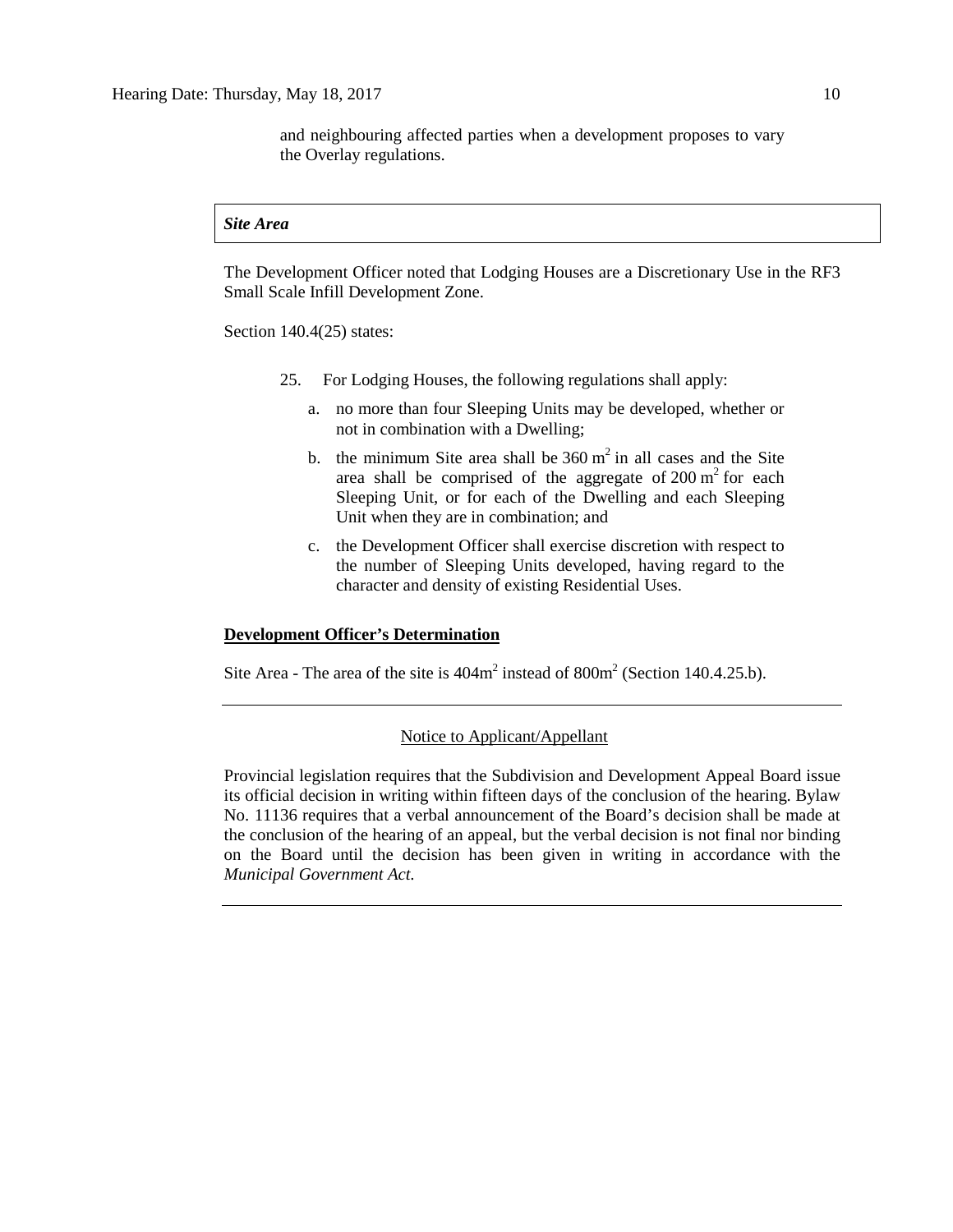| <b>mönton</b>                                                                                                                                                                                                                                | Project Number: 228214332-002<br><b>Application Date:</b><br>JAN 06, 2017<br>Printed:<br>May 10, 2017 at 2:54 PM<br>$1$ of $3$<br>Page: |  |  |  |  |  |  |
|----------------------------------------------------------------------------------------------------------------------------------------------------------------------------------------------------------------------------------------------|-----------------------------------------------------------------------------------------------------------------------------------------|--|--|--|--|--|--|
|                                                                                                                                                                                                                                              | <b>Major Development Permit</b>                                                                                                         |  |  |  |  |  |  |
| This document is a record of a Development Permit application, and a record of the decision for the undertaking described below, subject to<br>the limitations and conditions of this permit, of the Edmonton Zoning Bylaw 12800 as amended. |                                                                                                                                         |  |  |  |  |  |  |
| <b>Applicant</b>                                                                                                                                                                                                                             | Property Address(es) and Legal Description(s)<br>10925 - 81 AVENUE NW                                                                   |  |  |  |  |  |  |
|                                                                                                                                                                                                                                              | Plan I23 Blk 141 Lot 29                                                                                                                 |  |  |  |  |  |  |
|                                                                                                                                                                                                                                              | <b>Specific Address(es)</b>                                                                                                             |  |  |  |  |  |  |
|                                                                                                                                                                                                                                              | Entryway: 10925 - 81 AVENUE NW<br>Building: 10925 - 81 AVENUE NW                                                                        |  |  |  |  |  |  |
| <b>Scope of Permit</b>                                                                                                                                                                                                                       |                                                                                                                                         |  |  |  |  |  |  |
| To convert a Single Detached House to a Lodging House (maximum of 4 Sleeping Units; maximum of 6 residents).                                                                                                                                 |                                                                                                                                         |  |  |  |  |  |  |
| <b>Permit Details</b>                                                                                                                                                                                                                        |                                                                                                                                         |  |  |  |  |  |  |
| Class of Permit: Class B                                                                                                                                                                                                                     | <b>Contact Person:</b>                                                                                                                  |  |  |  |  |  |  |
| Gross Floor Area (sq.m.):                                                                                                                                                                                                                    | Lot Grading Needed?: N                                                                                                                  |  |  |  |  |  |  |
| New Sewer Service Required: N                                                                                                                                                                                                                | NumberOfMainFloorDwellings:                                                                                                             |  |  |  |  |  |  |
| Site Area (sq. m.): 404                                                                                                                                                                                                                      | Stat. Plan Overlay/Annex Area: Mature Neighbourhood Overlay                                                                             |  |  |  |  |  |  |
| I/We certify that the above noted details are correct.                                                                                                                                                                                       |                                                                                                                                         |  |  |  |  |  |  |
| Applicant signature:                                                                                                                                                                                                                         |                                                                                                                                         |  |  |  |  |  |  |
| <b>Development Permit Decision</b><br>Appealed to SDAB                                                                                                                                                                                       |                                                                                                                                         |  |  |  |  |  |  |
|                                                                                                                                                                                                                                              |                                                                                                                                         |  |  |  |  |  |  |
|                                                                                                                                                                                                                                              |                                                                                                                                         |  |  |  |  |  |  |
|                                                                                                                                                                                                                                              |                                                                                                                                         |  |  |  |  |  |  |
|                                                                                                                                                                                                                                              |                                                                                                                                         |  |  |  |  |  |  |
|                                                                                                                                                                                                                                              |                                                                                                                                         |  |  |  |  |  |  |
|                                                                                                                                                                                                                                              |                                                                                                                                         |  |  |  |  |  |  |
|                                                                                                                                                                                                                                              |                                                                                                                                         |  |  |  |  |  |  |
|                                                                                                                                                                                                                                              |                                                                                                                                         |  |  |  |  |  |  |
|                                                                                                                                                                                                                                              |                                                                                                                                         |  |  |  |  |  |  |
|                                                                                                                                                                                                                                              |                                                                                                                                         |  |  |  |  |  |  |
|                                                                                                                                                                                                                                              |                                                                                                                                         |  |  |  |  |  |  |
|                                                                                                                                                                                                                                              |                                                                                                                                         |  |  |  |  |  |  |
|                                                                                                                                                                                                                                              |                                                                                                                                         |  |  |  |  |  |  |
|                                                                                                                                                                                                                                              |                                                                                                                                         |  |  |  |  |  |  |
|                                                                                                                                                                                                                                              |                                                                                                                                         |  |  |  |  |  |  |
|                                                                                                                                                                                                                                              |                                                                                                                                         |  |  |  |  |  |  |
|                                                                                                                                                                                                                                              |                                                                                                                                         |  |  |  |  |  |  |
|                                                                                                                                                                                                                                              |                                                                                                                                         |  |  |  |  |  |  |
|                                                                                                                                                                                                                                              |                                                                                                                                         |  |  |  |  |  |  |
|                                                                                                                                                                                                                                              |                                                                                                                                         |  |  |  |  |  |  |
| The permit holder is advised to read the reverse for important information concerning this decision.                                                                                                                                         |                                                                                                                                         |  |  |  |  |  |  |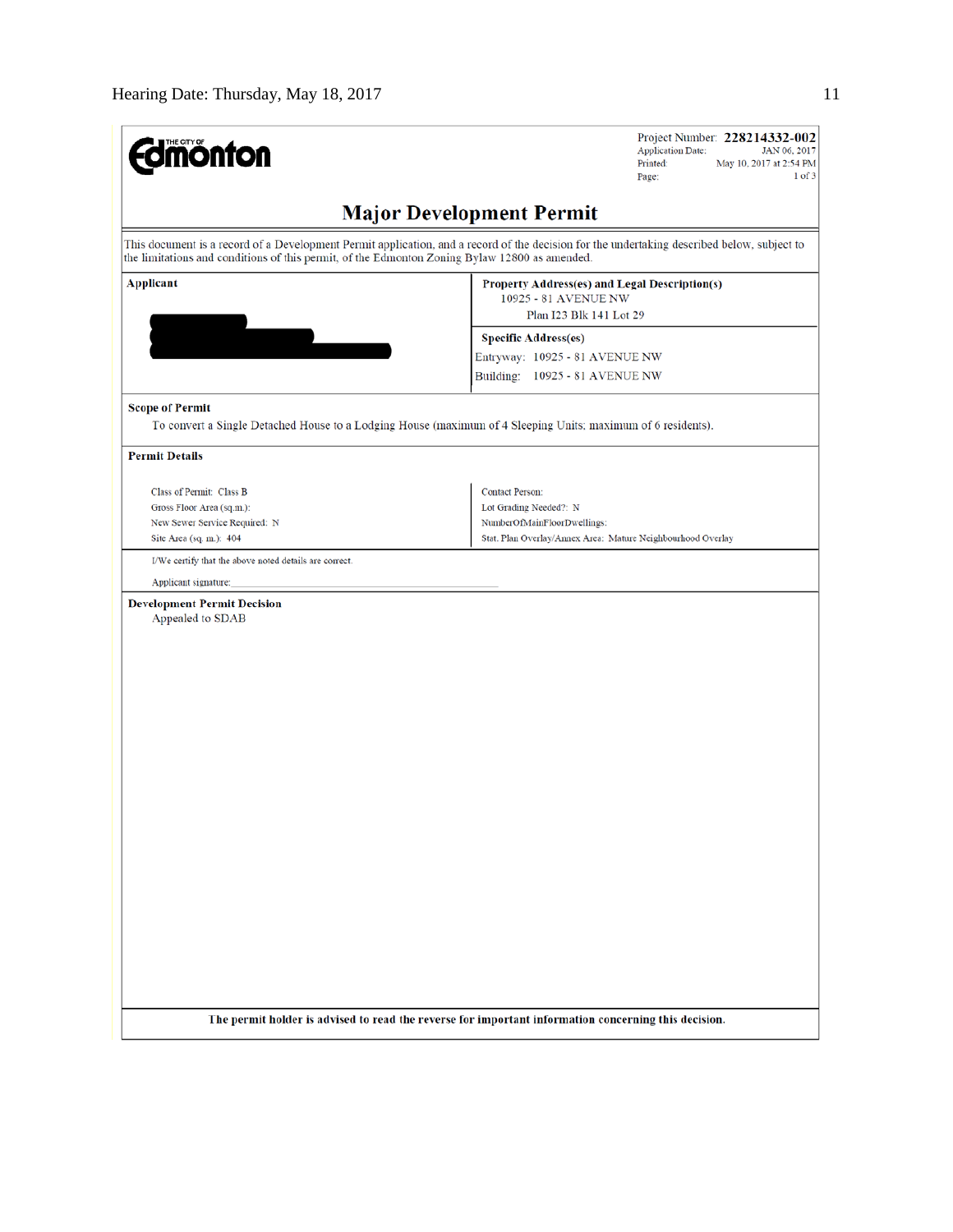| <b>mönton</b>                                                                                                                                                                                                                                                                                                                                                                                                                                 | <b>Application Date:</b><br>Printed:<br>Page: | Project Number: 228214332-002<br>JAN 06, 2017<br>May 10, 2017 at 2:54 PM<br>$2$ of $3$ |  |  |  |
|-----------------------------------------------------------------------------------------------------------------------------------------------------------------------------------------------------------------------------------------------------------------------------------------------------------------------------------------------------------------------------------------------------------------------------------------------|-----------------------------------------------|----------------------------------------------------------------------------------------|--|--|--|
| <b>Major Development Permit</b>                                                                                                                                                                                                                                                                                                                                                                                                               |                                               |                                                                                        |  |  |  |
| <b>Subject to the Following Conditions</b><br>This Development Permit is NOT valid until the Notification Period expires in accordance to Section 21(1). Reference Section<br>$17(1)$ .                                                                                                                                                                                                                                                       |                                               |                                                                                        |  |  |  |
| This Development Permit authorizes the development of a Lodging House with a maximum of 4 Sleeping Units and a maximum<br>of 6 residents. The development shall be constructed in accordance with the stamped and approved drawings.                                                                                                                                                                                                          |                                               |                                                                                        |  |  |  |
| All residents will have access to all common rooms / areas and any doors to these rooms will be non-locking.                                                                                                                                                                                                                                                                                                                                  |                                               |                                                                                        |  |  |  |
| NOTE: For the purpose of applying the regulation of Section 96 the Development Officer shall maintain a register of all approved<br>Special Residential Facilities. The register shall include the address of the facility, maximum occupancy of the facility, and any<br>other necessary information.                                                                                                                                        |                                               |                                                                                        |  |  |  |
| The maximum number of residents is 6 (Reference Section 76.1). Any increase in the number of residents shall require separate<br>development approval.                                                                                                                                                                                                                                                                                        |                                               |                                                                                        |  |  |  |
| The maximum number of Sleeping Units is 4 (Reference Section 140.4.25.a). Any increase in the number of Sleeping Units shall<br>require separate development approval.<br>NOTE: Each bedroom is considered to be a Sleeping Unit, therefore the maximum number of bedrooms is 4.                                                                                                                                                              |                                               |                                                                                        |  |  |  |
| All outdoor trash collection areas shall be located and screened to the satisfaction of the Development Officer in accordance with<br>Sections $55(4)$ & $(5)$ .                                                                                                                                                                                                                                                                              |                                               |                                                                                        |  |  |  |
| NOTES:<br>1) Signs require separate Development Applications.                                                                                                                                                                                                                                                                                                                                                                                 |                                               |                                                                                        |  |  |  |
| 2) A Building Permit is Required for any construction or change in use of a building. For a building permit, and prior to the<br>Plans Examination review, you require construction drawings and the payment of fees. Please contact the 311 Call Centre for<br>further information.                                                                                                                                                          |                                               |                                                                                        |  |  |  |
| 3) This Development Permit is not a Business Licence. A separate application must be made for a Business Licence.                                                                                                                                                                                                                                                                                                                             |                                               |                                                                                        |  |  |  |
| 4) An approved Development Permit means that the proposed development has been reviewed only against the provisions of the<br>Edmonton Zoning Bylaw. It does not remove obligations to conform with other legislation, bylaws or land title instruments such<br>as the Municipal Government Act, the ERCB Directive 079, the Edmonton Safety Codes Permit Bylaw or any caveats, covenants<br>or easements that might be attached to the Site. |                                               |                                                                                        |  |  |  |
| <b>Variances</b><br>Discretionary Use - A Lodging House is approved as a Discretionary Use (Section 140.3.1).                                                                                                                                                                                                                                                                                                                                 |                                               |                                                                                        |  |  |  |
| Site Area - The area of the site is 404m2 instead of 800m2 (Section 140.4.25.b).                                                                                                                                                                                                                                                                                                                                                              |                                               |                                                                                        |  |  |  |
| <b>Rights of Appeal</b><br>This approval is subject to the right of appeal as outlined in Chapter 24, Section 683 through 689 of the Municipal Government<br>Amendment Act.                                                                                                                                                                                                                                                                   |                                               |                                                                                        |  |  |  |
| Issue Date: Apr 05, 2017<br>Development Authority: BACON, KIRK<br>Notice Period Begins: Apr 11, 2017<br><b>Ends:</b> Apr 25, 2017                                                                                                                                                                                                                                                                                                             |                                               |                                                                                        |  |  |  |
| The permit holder is advised to read the reverse for important information concerning this decision.                                                                                                                                                                                                                                                                                                                                          |                                               |                                                                                        |  |  |  |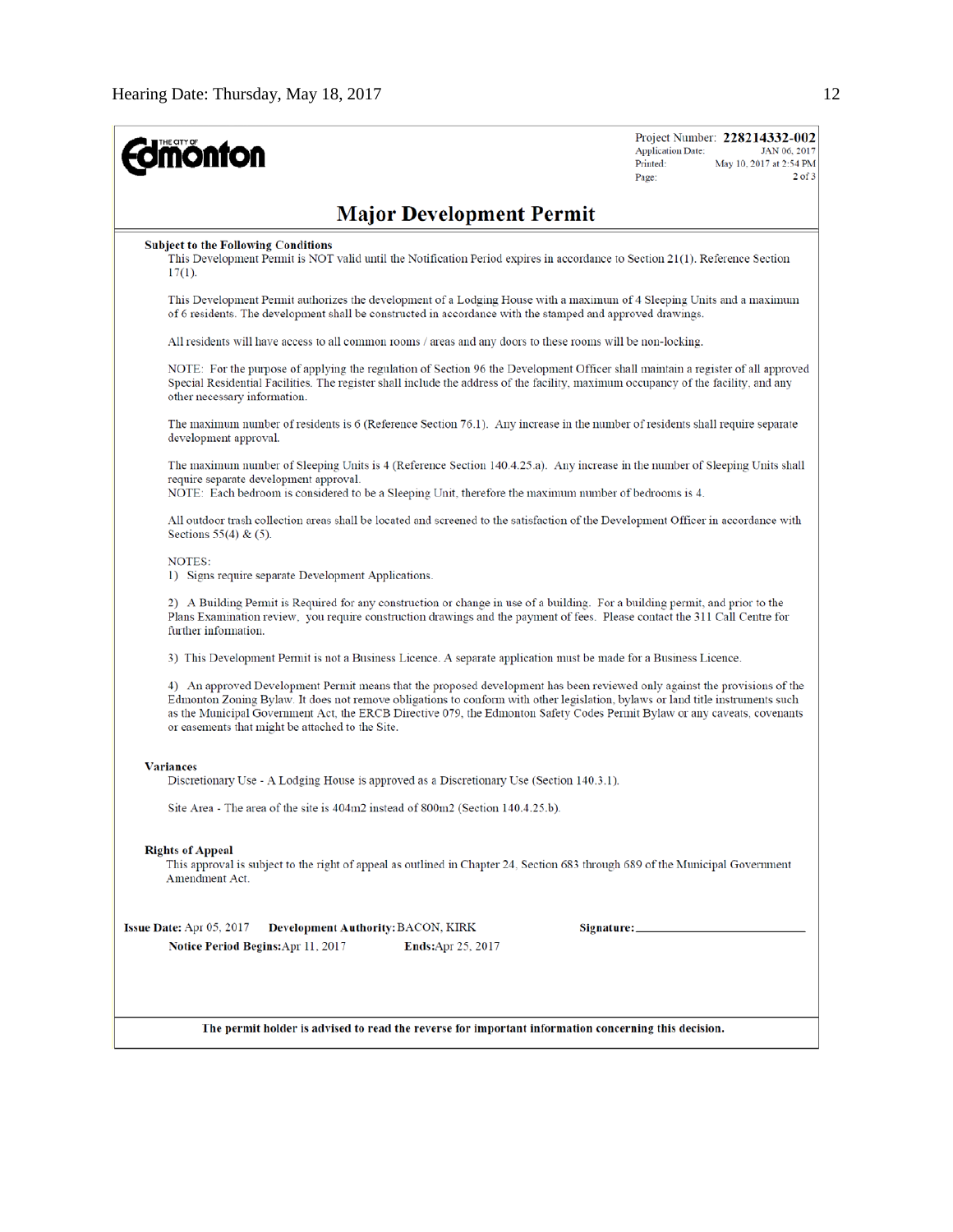